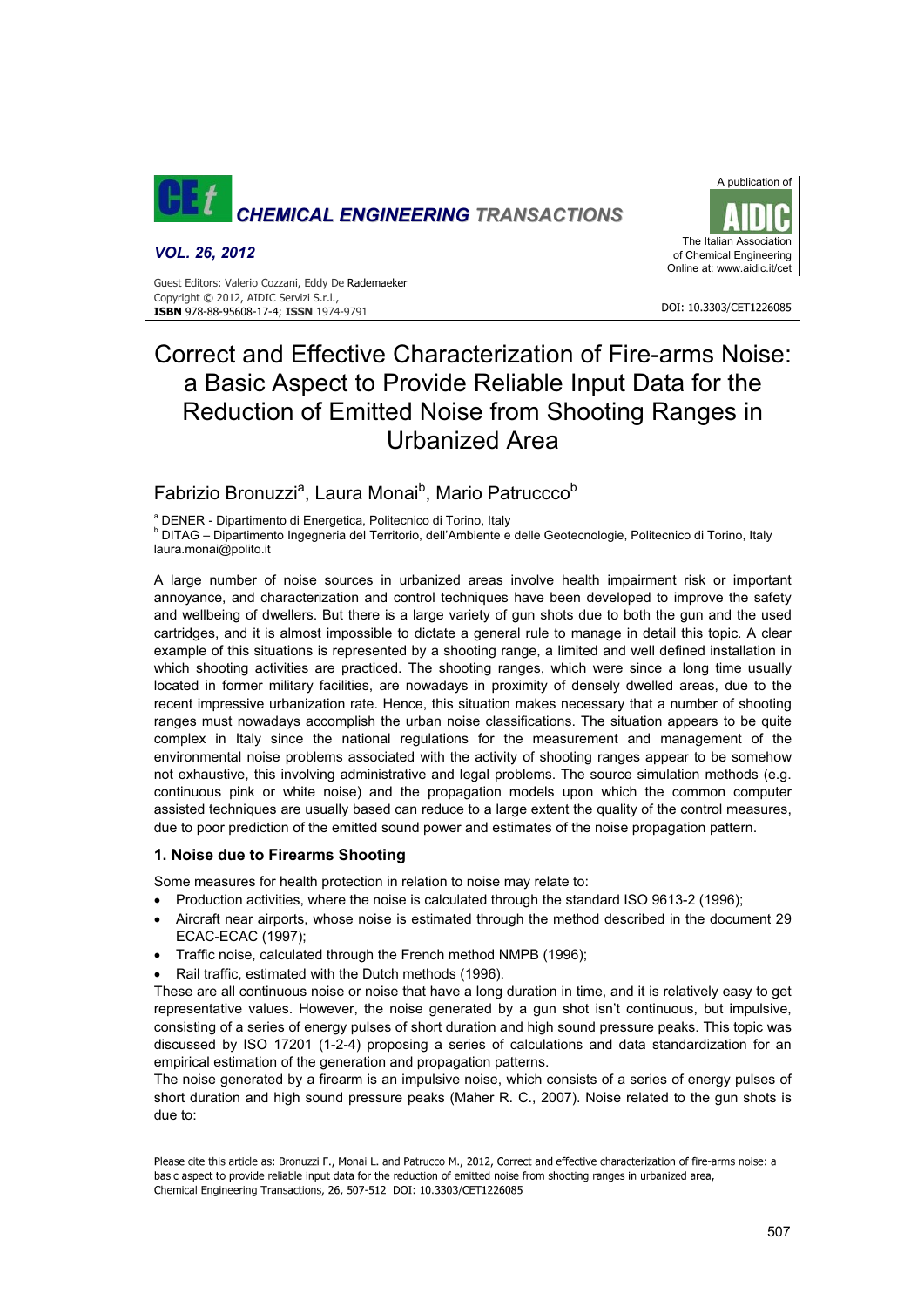- Noise associated with the expulsion of the air, the bullet and the gases from the barrel;
- Noise associated with the movement of the bullet in the air and its impact on the target. So, in a shot's noise we can find three fundamental components:
- Precursor wave, caused by the fact that the bullet, travelling in the barrel, accelerates and compresses the air, so that it is preceded by a wave that reaches the pressure of several atmospheres;
- The wave caused by the displacement of the air in the barrel due to the movement of the bullet. It is usually negligible;
- The wave caused by the hot gases of the explosion. The pressure wave depends only on the pressure of the gas, a function of the barrel length and of the characteristics of the powder. Short barrels and progressive powders have as consequences high pressures at the muzzle; the opposite occurs with long barrels or lively powders. To estimate the shot's noise it is necessary to identify the various components (Freytag J.C., Begault D.R., Peltier C.A., 2006).



*Figure 1: Shock wave recording (R.C. Maher) – left – and a typical shooter – right* 

#### **2. National Shooting Range and Environmental Noise Regulations**

The National Shooting Range is an institution of the State – governed by public law, as described by the constitutive law No. 883 of 7/2/1882, and it doesn't represent neither a business activity or a productive activity, nor a commercial activity according to art. 2195 of the Civil Code.

The noise problems, for this case, are regulated by the environmental noise control official regulations:

- Law n° 447/1995 and other similar (l. 426/98, l. 448/98, l. 205/99, l. 179/02);
- President of the Council of Ministers decree (11/14/1997);
- x Circular No. 00000348-1-inq-rum1 of the Ministry of the Environment and Land Protection (9/6/2004).

The concepts of absolute and differential noise are introduced, and the characteristics of the source, in particular in terms of emitted sound duration must be taken into account. With special reference to the noise environmental pollution from shooting ranges, even if the application of the differential criteria can be controversial for the aforesaid reasons, it can be stated, as a common result, that the problem usually does not exist, since the two criteria (differential or absolute approaches) don't show substantial differences in terms of criticality.

### **3. The noise sources and their location**

According to the standard regulations the source (the gun) should be placed at 1.50 m above ground level with barrel parallel to the ground level. The guns used for the present research work were chosen on the basis of the available ammo calibers (Courtney M., 2007), and are listed as follows (Table 1):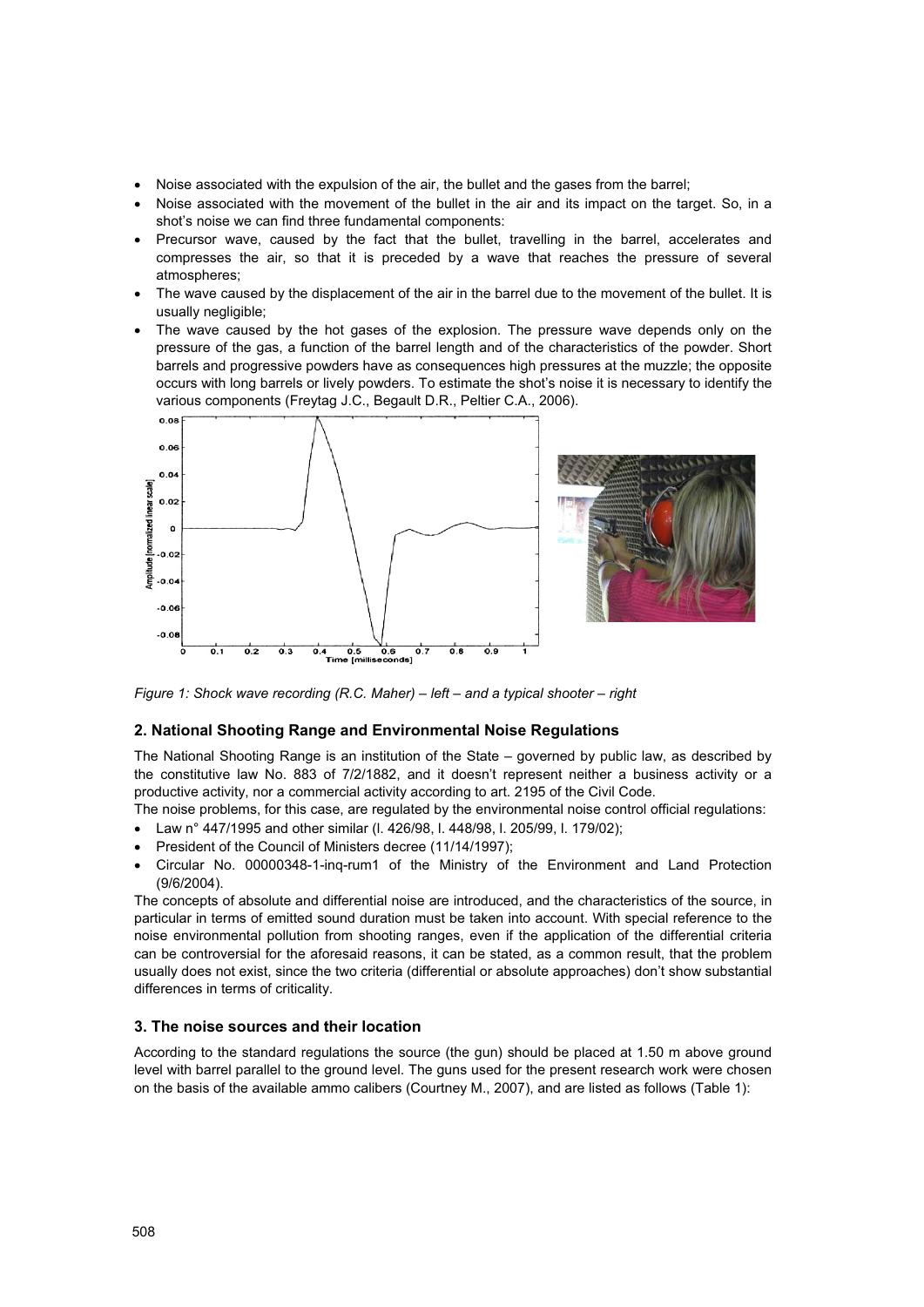*Table 1: Guns used in the tests* 

| Ruger pistol<br>6"barrel<br>Cal 357 Magnum                               |  | rolling block pistol<br>9.5" barrel<br>Cal 357 Magnum                           |
|--------------------------------------------------------------------------|--|---------------------------------------------------------------------------------|
| Winchester<br>M <sub>1</sub> car<br>rifle 45 cm barrel<br>Cal 357 Magnum |  | Winchester rifle<br>60 cm barrel<br>Cal 357 Magnum                              |
| DWM P08 pistols<br>4", 6", 8" barrel<br>Cal 7.65 P (30L):                |  | Beretta CX4 rifle<br>41 cm barrel<br>Cal 9 x 21 (9 IMI)                         |
| Tecnema TCM2 pistol<br>5.5" barrel<br>Cal 9 x 21 (9 IMI)                 |  | Beretta 98 pistol<br>12,5 cm barrel<br>Cal 9 x 21 (9 IMI)                       |
| SW 617 revolver<br>6" barrel<br>Cal 22 LR Stinger                        |  | <b>Beretta</b><br>Unione/Olimpia<br>Car<br>52/60 cm barrel<br>Cal 22 LR Stinger |

## **4. Measurement Campaigns**

The shooting range where the tests have been carried out is characterized by a rectangular shape, with 12 lines. Its dimensions are 24 \* 30 meters. It is bordered by three concrete walls, lined with sound proofing material. In accordance to a Technical Directive of the Defence Ministry, the overall shooting range layout can be sketched as follows (Figure:2):



*Figure 2: Simplified sketches of the Shooting range layout*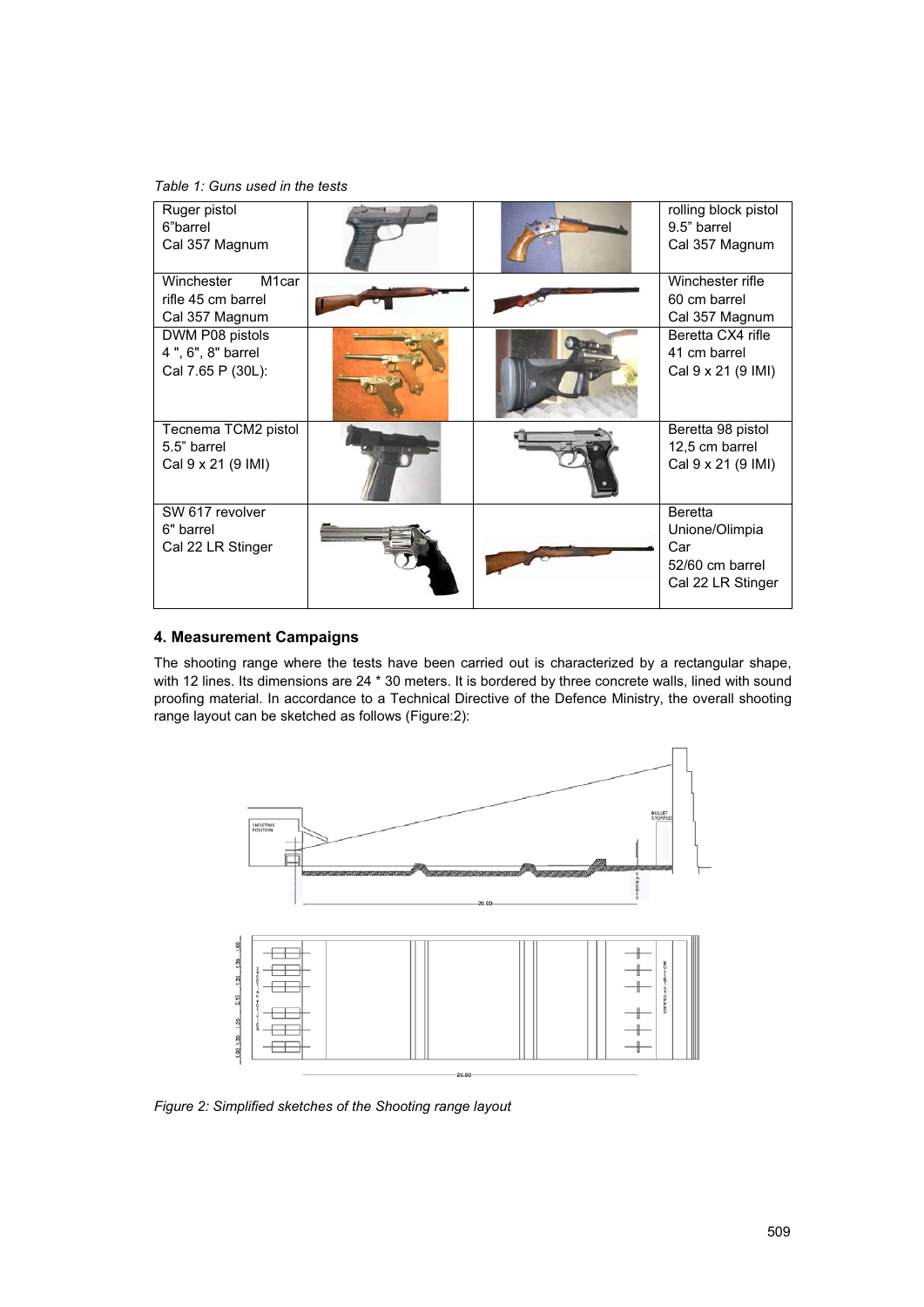## **5. The Measurement Layout and Instrumentation**

The measurement campaigns were carried out in 2009-10. The following instruments were used:

- **-** Bruel & Kjaer integrating sound level meters fitted at the purpose with a B&K 4941 ¼" microphone (specially designed for measurement of very high levels, gunshot noise measurements included);
- **-** Bruel & Kjaer 4220 pistonophone calibrator;
- **-** Larson & Davis 2900 real time analyzer;
- Edirol R 09 digital recorder.

Asides, a bullet speed Shooting Chronograph and environmental conditions recorders were used (Maher R.C., Shaw S.R., 2008). The microphones were positioned (Figure 3) at the shooting bench, in the proximity of the barrel muzzles (the use of windscreens was unfortunately unavoidable for protection from sparks).





The sound level meter was connected to the real time analyzer for both the evaluation of the energy content in the 20Hz – 16 kHz range, and to make immediately detectable any saturation phenomena. A backup system for further analysis is based on the use of the digital recorder.

*Figure 3: The 1/4" Microphone position (left) and Real Time Analyzer (right)* 

## **6. Preliminary Results**

#### **6.1 Ammo Quality and Measurement Reproducibility**

Some preliminary tests were carried out with the use of both commercial factory -quality checked- and handloaded ammo of different powder charge and reaction velocity, and bullet material and weight (and, in some cases, shape). Even if in a number of cases the results in terms of target scoring achieved using handloaded ammo specially designed for the used gun proved to be quite satisfying, the common rule suggesting the use of high quality target grade ammunition, purchased in bulk so all ammunition comes from the same manufacturing lot since even minor changes can result in changing the point of impact. So it was indirectly confirmed that an important dispersion in the resulting data was, as expected, recorded both in the bullet velocity (from 3 % for factory to more than 8 % for handloaded ammo) and in the noise emitted level. In Table 2 the difference is shown in the case of subsonic noise generated by commercial and handloaded ammo in 7.65 P caliber (measurements carried out at 1m distance from the barrel muzzle).

| <b>Production</b>                                             | <b>Cartridge</b> | <b>Pistol</b>     |  | <b>Recorded noise dispersion</b> |  |  |  |
|---------------------------------------------------------------|------------------|-------------------|--|----------------------------------|--|--|--|
| Factory                                                       | 7.65 P - LRN     | DWM P08 4" barrel |  | $\pm$ 0.5 dB                     |  |  |  |
| Handloaded                                                    | 7.65 P - LRN     | DWM P08 4" barrel |  | $\pm$ 2 dB $(*)$                 |  |  |  |
| (*) some results varied of more than 3 dB from the mean value |                  |                   |  |                                  |  |  |  |

*Table 2: Mean dispersion in the measurement results for shots with factory and handloaded cartridges* 

**6.2 Barrel length Influence on the Bullet Velocity and the Characteristics of a Gunshot Noise**  The tests carried out with commercial - quality checked - ammo confirmed the relationship between the bullet velocity -and expectable emitted noise characteristics- and the barrel length: in Table 3 and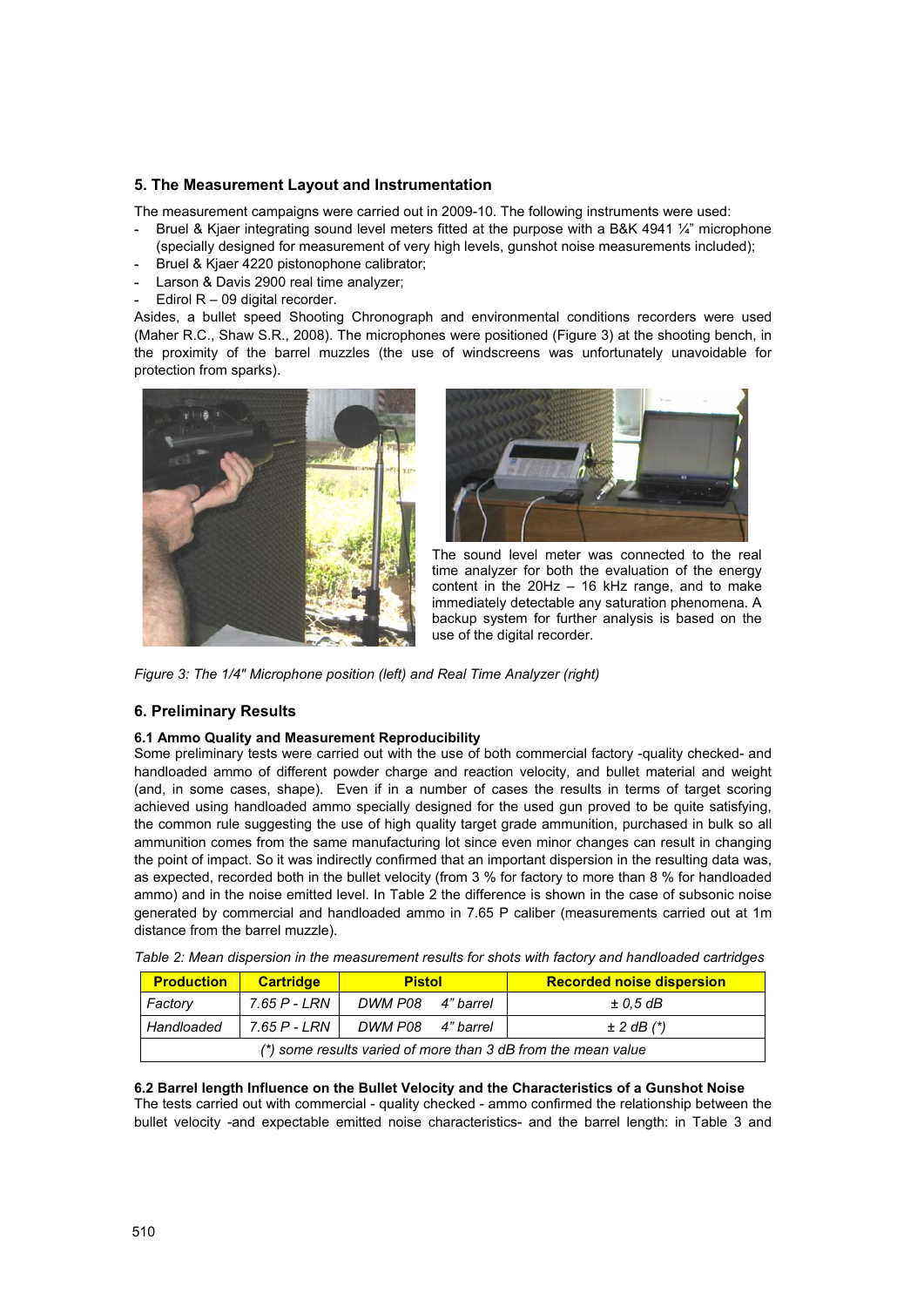Figure 4 the transition is shown from subsonic to supersonic velocity in the case of identical pistols fitted different barrels of increasing length:

The recorded shot noise values (measurements carried out at 1m distance from the barrel muzzle) ranged from 143.5 to 147.5 dB in the case of subsonic cartridges, and from 152.0 to 155.5 dB for the supersonic cartridges (in both cases the aforementioned dispersion of  $\pm$  0.5 dB must be considered).

| Cartridge                                                      | Bullet<br>Type | [grains]<br><b>Bullet</b> | Powder<br>type | Powder<br>[grains] | Pistol     | [inches]<br>length<br><b>Barrel</b> | Av.Bullet<br>Velocity<br><u>is/ul</u> |
|----------------------------------------------------------------|----------------|---------------------------|----------------|--------------------|------------|-------------------------------------|---------------------------------------|
| Q<br>uger<br>7.65<br><b>Full Metal Jacket</b>                  |                |                           |                |                    |            | $\overline{4}$                      | 348                                   |
|                                                                | 93             | <b>Balistite 1</b>        | 4.01           | <b>DWM</b>         | 6          | 391                                 |                                       |
|                                                                |                |                           |                |                    | 8          | 411                                 |                                       |
| Q<br>uger<br><b>Lead Round Nose</b><br>7.65<br>Teflon - coated |                | 110                       | 3N37           | 4.86               | <b>DWM</b> | 4                                   | 303                                   |
|                                                                |                |                           |                |                    |            | 6                                   | 324                                   |
|                                                                |                |                           |                |                    |            | 8                                   | 344                                   |

*Table 3: Results got with 7.65 P (30 Luger) commercial cartridges* 



*Figure 3: Bullet velocity in the case of DWM pistols fitted with 4", 6" and 8" barrels and commercial cartridges in 7.65 P caliber*

#### **6.3 Considerations on the emitted Noise Frequency Distribution in the proximity of the Source**

Even if the imprecision due to the unavoidable presence of the windscreen must be remembered (the authors were not able to find in literature suggestions for such special measurements), the frequency distributions recorded appear to be acceptable, at least to a first approximation: in Figure 4 an example is provided, from a subsonic 7.65 P cartridge shot by a DWM P08 pistol with a 4 inch barrel

## **7. Conclusion**

The characterization of the gunshot noise in practical situations typical of shooting ranges in urbanized areas is both and important and a quite complex problem, the standards and technical literature providing precious information but leaving some practical aspects not completely solved. Some attempts to define the source characteristics on the basis of theoretical relationships based on the